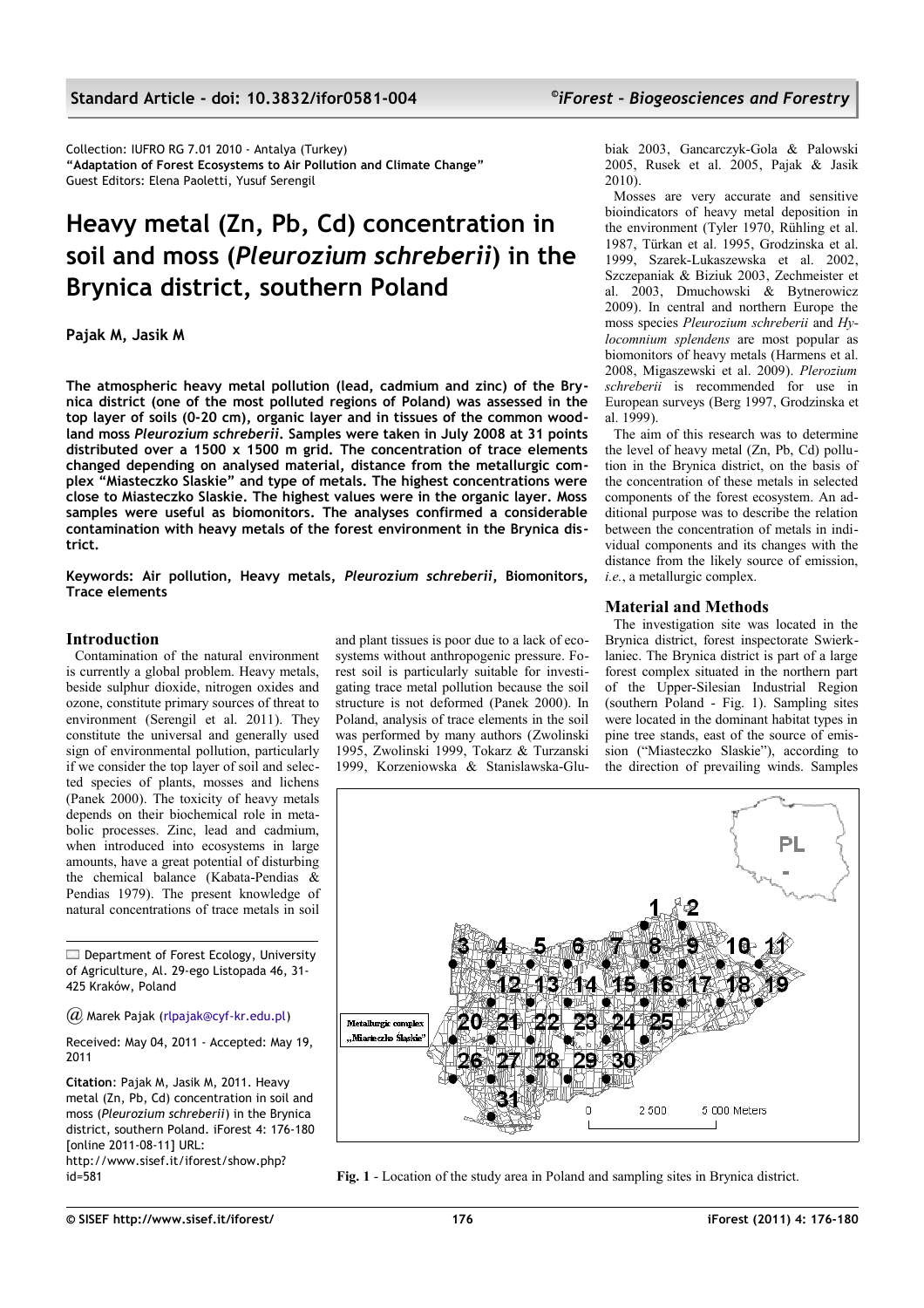<span id="page-1-1"></span>

| Tab. 1 - PH and concentrations of heavy metals in the moss <i>Pleurozium schreberii</i> , organic layer and top layer of soil [mg kg <sup>-1</sup> ]. (*): lack of |  |  |
|--------------------------------------------------------------------------------------------------------------------------------------------------------------------|--|--|
| moss samples.                                                                                                                                                      |  |  |

|                         |                            | <b>Moss</b> |                |        | Organic layer           |         |                |         | Soil (0-20 cm) |        |                |        |
|-------------------------|----------------------------|-------------|----------------|--------|-------------------------|---------|----------------|---------|----------------|--------|----------------|--------|
| <b>Sampling</b><br>site | metalurgic<br>complex [km] | Zn          | C <sub>d</sub> | Pb     | pH <sub>1M</sub><br>KCI | Zn      | C <sub>d</sub> | Pb      | pH 1M<br>KCI   | Zn     | C <sub>d</sub> | Pb     |
| 20                      | 1.8                        | $\ast$      | $\ast$         | $\ast$ | 3.80                    | 2542.00 | 83.00          | 2108.35 | 3.40           | 524.46 | 11.45          | 709.05 |
| 26                      | 2.2                        | $\ast$      | $\ast$         | $\ast$ | 4.12                    | 1261.00 | 60.30          | 1333.35 | 3.76           | 173.56 | 3.20           | 56.05  |
| 21                      | 3.3                        | 969.10      | 37.50          | 810.55 | 3.04                    | 730.75  | 24.80          | 833.35  | 3.04           | 348.86 | 6.50           | 473.05 |
| 27                      | 3.5                        | 699.60      | 27.60          | 856.05 | 3.02                    | 1017.00 | 24.25          | 828.35  | 3.24           | 47.91  | 1.20           | 84.30  |
| 3                       | 3.7                        | 467.65      | 24.50          | 657.05 | 3.17                    | 666.75  | 15.90          | 683.35  | 3.02           | 89.91  | 3.45           | 90.55  |
| 12                      | 3.7                        | 641.10      | 30.85          | 683.05 | 3.26                    | 776.25  | 29.15          | 830.85  | 3.21           | 72.26  | 1.95           | 108.60 |
| 31                      | 4.3                        | 334.85      | 16.85          | 433.55 | 3.26                    | 391.40  | 13.40          | 481.35  | 3.69           | 149.56 | 2.75           | 155.65 |
| 4                       | 4.6                        | 523.90      | 26.75          | 746.05 | 2.97                    | 908.00  | 22.20          | 1225.85 | 2.94           | 40.86  | 1.50           | 118.05 |
| 22                      | 4.8                        | 464.35      | 20.65          | 421.55 | 3.64                    | 881.75  | 21.25          | 635.85  | 3.32           | 284.71 | 4.00           | 706.55 |
| 28                      | 4.9                        | $\ast$      | $\ast$         | $\ast$ | 3.14                    | 368.80  | 8.05           | 190.35  | 3.87           | 96.21  | 2.00           | 198.55 |
| 13                      | 5.1                        | 371.95      | 14.75          | 385.05 | 3.18                    | 659.50  | 15.45          | 504.35  | 2.60           | 395.31 | 8.05           | 465.55 |
| 5                       | 5.8                        | 368.15      | 16.90          | 653.05 | 3.11                    | 389.55  | 14.00          | 476.85  | 2.61           | 273.26 | 6.70           | 282.05 |
| 23                      | 6.3                        | 289.40      | 14.30          | 322.55 | 3.00                    | 271.50  | 9.75           | 384.35  | 3.34           | 38.31  | 0.65           | 121.95 |
| 29                      | 6.4                        | 368.35      | 21.55          | 517.55 | 2.87                    | 365.60  | 10.35          | 444.85  | 3.17           | 91.71  | 3.45           | 155.70 |
| 14                      | 6.5                        | 344.95      | 9.30           | 192.45 | 3.06                    | 320.75  | 7.90           | 155.35  | 3.74           | 19.06  | 0.50           | 78.10  |
| 6                       | 7.0                        | 279.05      | 8.70           | 191.40 | 3.46                    | 721.00  | 11.20          | 266.85  | 3.08           | 85.41  | 2.00           | 79.85  |
| 24                      | 7.8                        | 75.10       | 14.95          | 116.10 | 3.05                    | 326.15  | 6.30           | 427.85  | 3.14           | 47.66  | 1.20           | 97.10  |
| 30                      | 7.9                        | 261.50      | 11.75          | 265.85 | 3.05                    | 342.25  | 8.55           | 363.35  | 3.05           | 33.66  | 1.45           | 161.45 |
| 15                      | 7.9                        | 196.80      | 8.05           | 191.90 | 2.85                    | 293.75  | 7.80           | 508.85  | 2.81           | 84.26  | 4.05           | 161.60 |
| $\overline{7}$          | 8.4                        | 236.10      | 8.20           | 199.05 | 3.01                    | 335.45  | 7.85           | 307.35  | 2.63           | 238.71 | 7.15           | 220.05 |
| 25                      | 9.3                        | 199.35      | 8.35           | 178.65 | 2.94                    | 251.60  | 6.60           | 334.35  | 3.06           | 26.71  | 0.35           | 75.00  |
| 16                      | 9.4                        | 170.55      | 6.60           | 121.35 | 2.95                    | 238.25  | 5.70           | 247.85  | 3.10           | 83.56  | 2.10           | 117.20 |
| 8                       | 9.8                        | 190.80      | 5.10           | 148.15 | 3.21                    | 281.90  | 6.40           | 187.85  | 2.93           | 53.41  | 1.55           | 84.50  |
| 1                       | 10.4                       | 155.75      | 6.75           | 168.10 | 2.95                    | 137.75  | 3.75           | 190.35  | 3.06           | 11.06  | 0.45           | 32.05  |
| 17                      | 10.9                       | 162.35      | 6.00           | 128.55 | 3.04                    | 273.95  | 5.20           | 585.85  | 2.89           | 71.36  | 2.60           | 170.05 |
| 9                       | 11.2                       | 187.90      | 5.05           | 124.25 | 3.12                    | 329.25  | 6.25           | 246.35  | 3.18           | 23.31  | 0.85           | 39.70  |
| $\overline{c}$          | 11.8                       | 192.10      | 6.85           | 165.20 | 4.23                    | 587.00  | 17.00          | 623.35  | 3.62           | 38.86  | 1.60           | 104.55 |
| 18                      | 12.4                       | 162.80      | 5.55           | 134.75 | 2.96                    | 231.30  | 4.85           | 263.35  | 2.79           | 107.61 | 5.10           | 115.05 |
| 10                      | 12.7                       | 149.70      | 3.90           | 97.80  | 2.87                    | 203.55  | 3.75           | 151.85  | 2.89           | 32.66  | 1.25           | 51.40  |
| 19                      | 13.9                       | 241.40      | 4.05           | 117.90 | 3.10                    | 249.30  | 5.70           | 291.85  | 2.94           | 36.46  | 1.05           | 129.40 |
| 11                      | 14.1                       | $\ast$      | $\ast$         | $\ast$ | 3.19                    | 166.65  | 3.30           | 231.85  | 3.07           | 19.71  | 0.80           | 33.05  |

were taken from the top layer of mineral soils (0-20 cm), organic layer and the tissue of common woodland moss *Pleurozium schreberii*, at 31 systematically located points on a 1 500 x 1 500 m grid. The sampling period was in July 2008. Five subsamples were collected within  $100 \text{ m}^2$  area and mixed to form a composite sample. Soil samples were dried and passed through a 2 mm sieve to remove roots and stones. Samples of the organic layer were ground to powder. The pH of the organic layer and soil samples was measured in 1M KCl and distilled water (10 g of soil or 5 g of organic layer mixed with either 50 ml KCl or water). Samples of *Pleurozium schreberii* were taken from 27 sampling sites. All samples were transported to the laboratory in polyethylene bags. After removing other debris, green and brown parts of unwashed tissues were dried at 60 $\degree$ C and ground to powder. Each soil, organic layer and moss sample was digested in a spectral pure concentrated acid mixture  $(HNO<sub>3</sub>)$  and  $HClO<sub>4</sub>$ ). Concentration of heavy metals (Zn, Pb Cd) in the moss tissues, mineral soil and organic layer was measured by AAS (AA Varian 20) by atomization in air-acetylene flame.

The relationship between concentration of metals in mosses and distance from the po-

<span id="page-1-0"></span>**Tab. 2** - Parameters of eqn. 1 and basic statistics.

|    | Elements Parameter | Value    | Error                     | t-value  | P        | $\mathbf{R}^2$ | R      |
|----|--------------------|----------|---------------------------|----------|----------|----------------|--------|
| Pb | a                  | 90.95    | 17.8599                   | 5.092429 | 0.000029 | 0.8018         | 0.8955 |
|    | b                  |          | 7 5 1 8 2 1 7 9 7 3 7 8 3 | 9.428659 | $\theta$ |                |        |
| Cd | a                  | 3 907    | 0.5889                    | 6.63438  | 0.000001 | 0.8586         | 0.9266 |
|    | b                  | 7 268.11 | 616.8116                  | 11.78336 | $\theta$ |                |        |
| Zn | a                  | 92.271   | 12.5227                   | 7.36831  | 0        | 0.8687         | 0.932  |
|    | b                  |          | 7 158 03 557 5065         | 12.83937 | $\theta$ |                |        |

tential source was described by the non-linear equation (eqn. 1):

# $concentration = a \cdot \exp^{\left(\frac{b}{x}\right)}$

where *a* and *b* are parameters of the equation, *e* is the base of the natural logarithm, *x* is the distance.

Due to different distributions of the compared variables correlations among concentrations of metals in mosses, organic layer and soil were described by Spearman rank. All statistical analyses were carried out with the STATISTICA® 8.0 software.

The graphic representation of the pollution with heavy metals in the Brynica district was obtained by the ARCMAP software. This statistical image of the dependence adequately represents spatial interactions between the measurement points. The method could be used for predicting values at the interpolation surface.

### **Results and discussion**

The highest concentrations were at sampling site 21 (soil and organic layer) and 20 (moss), *i.e.*, the closest sites to the Metal-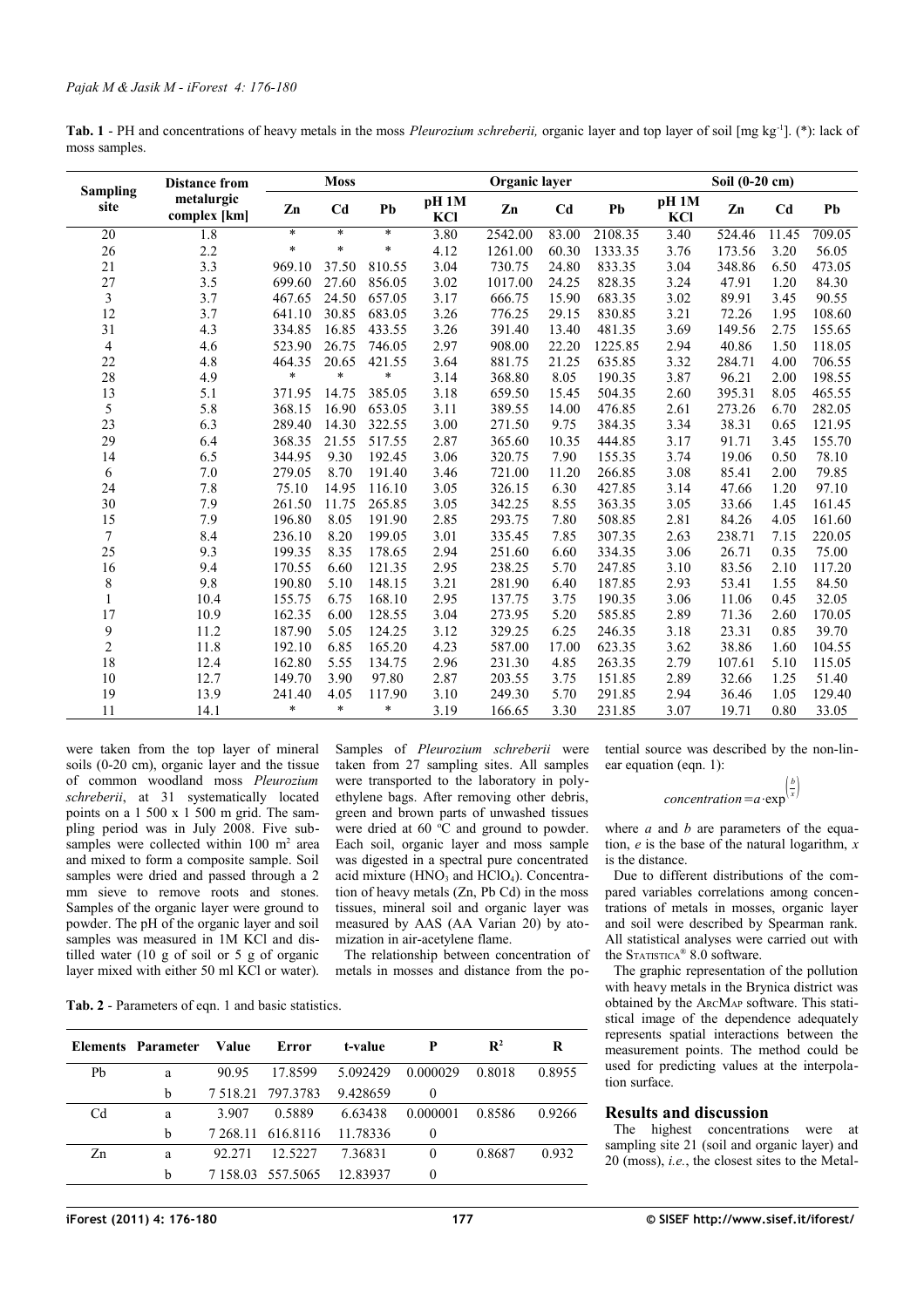<span id="page-2-2"></span><span id="page-2-1"></span><span id="page-2-0"></span>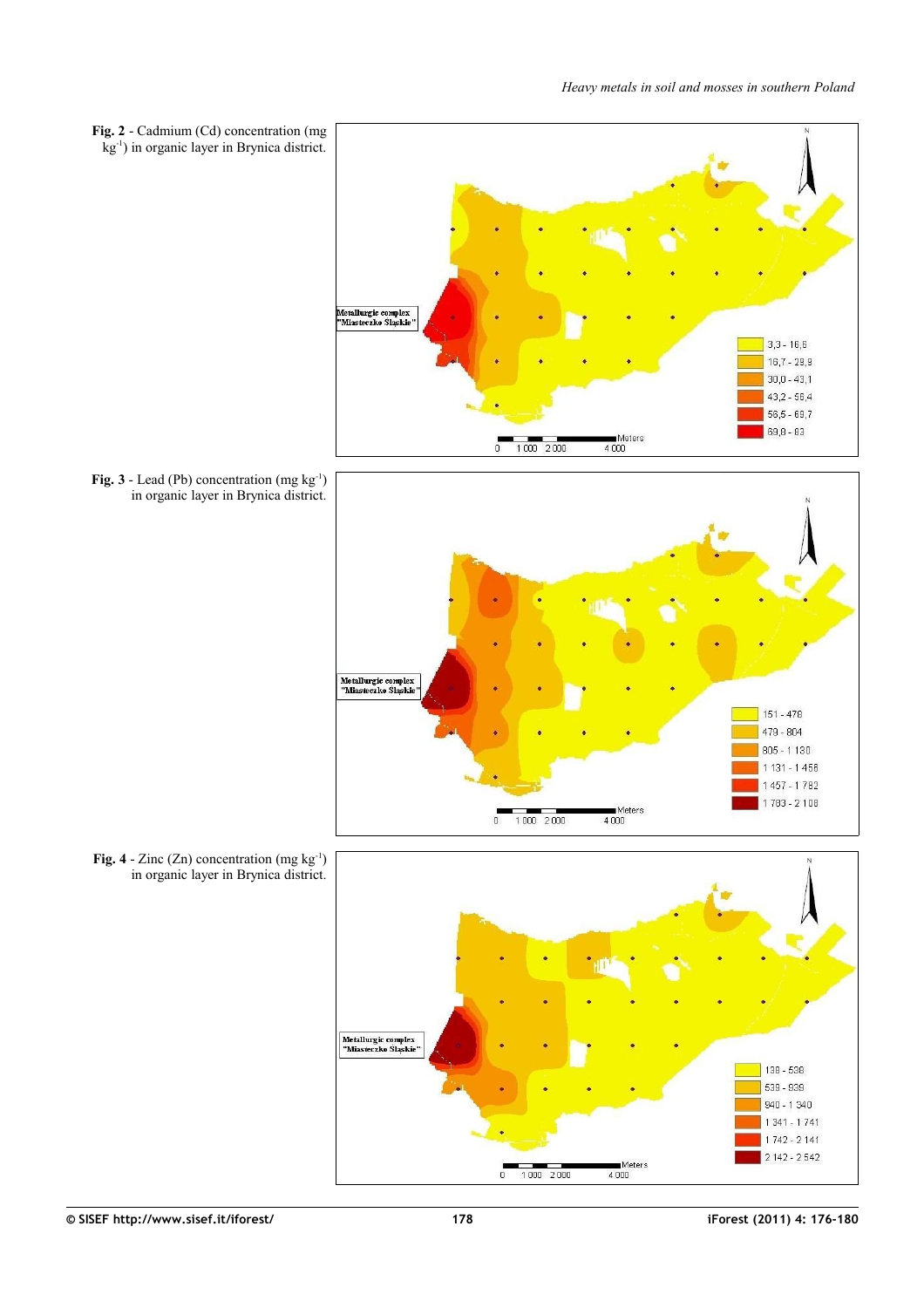<span id="page-3-0"></span>

| <b>Tab. 3</b> - Correlation matrix in Spearman rank model. Values labelled with an asterisk (*) are |  |  |  |  |
|-----------------------------------------------------------------------------------------------------|--|--|--|--|
| significantly correlated.                                                                           |  |  |  |  |

|                  |                | <b>Moss</b> |                      |    |                                                                                 | Organic layer  |    | Soil |                                            |          |
|------------------|----------------|-------------|----------------------|----|---------------------------------------------------------------------------------|----------------|----|------|--------------------------------------------|----------|
|                  | Element        | Zn          | C <sub>d</sub>       | Ph | Zn                                                                              | C <sub>d</sub> | Ph | Zn   | C <sub>d</sub>                             | Pb       |
|                  | Zn             | 1 000       |                      |    | $0.840*0.922*0.823*0.940*0.697*0.432*$                                          |                |    |      | 0.291                                      | 0.379    |
| <b>Moss</b>      | Cd             | 0.840*      | -1.000               |    | $0.895*0.813*0.905*0.792*0.438*$                                                |                |    |      | 0.269                                      | 0 3 4 7  |
|                  | Pb             |             | $0.922*0.895*$       |    | $1.000 \quad 0.794* \quad 0.914* \quad 0.742* \quad 0.454* \quad 0.344$         |                |    |      |                                            | $0.382*$ |
| Organic<br>layer | Zn             |             | $0.823*0.813*0.794*$ |    |                                                                                 |                |    |      | $1.000$ 0.948* 0.781* 0.602* 0.473* 0.383* |          |
|                  | C <sub>d</sub> |             |                      |    | $0.940*0.905*0.914*0.948*1.000$                                                 |                |    |      | $0.812*0.607*0.445*0.435*$                 |          |
|                  | Ph             |             |                      |    | $0.697*$ $0.792*$ $0.742*$ $0.781*$ $0.812*$ $1.000$ $0.618*$ $0.501*$ $0.529*$ |                |    |      |                                            |          |
| Soil             | Zn             |             |                      |    | $0.432*0.438*0.454*0.602*0.607*0.618*$                                          |                |    |      | $100000936 * 0729*$                        |          |
|                  | C <sub>d</sub> | 0.291       | 0.269                |    | $0.344$ $0.473*$ $0.445*$ $0.501*$ $0.936*$                                     |                |    |      | 1.000                                      | $0.728*$ |
|                  | Pb             | 0.379       | 0.347                |    | $0.382*0.383*0.435*0.529*0.729*0.728*$                                          |                |    |      |                                            | 1 000    |

lurgic complex [\(Tab. 1\)](#page-1-1). The minimum and maximum concentrations in soil differed among sites by over 20- (Cd), 30- (Pb) to almost 50-fold (Zn). Differences in the moss and organic layer concentrations were also very large (over 20-fold difference in the organic layer and 8- to 13-fold in the moss). Although most European countries have been showing a reduction in trace element deposition (Rühling & Tyler 2004, Harmens et al. 2008), a very high concentration of Zn, Cd and Pb was still present in the Brynica district.

Such a high level of heavy metals was attributed to the activity of the metallurgic complex "Miasteczko Slaskie", as confirmed by the very high coefficients of correlation of the Zn  $(R = 0.932)$ , Pb  $(R = 0.895)$  and Cd ( $R = 0.927$ ) concentration in moss tissue with the distance [\(Tab. 2\)](#page-1-0). The spatial distribution of heavy metal concentrations in the organic layer in the Brynica district confirmed the metallurgic complex as the main source of heavy metal pollution [\(Fig. 2,](#page-2-2) [Fig.](#page-2-1) [3](#page-2-1) and [Fig. 4\)](#page-2-0).

A very high correlation was found between the concentration of heavy metals in the moss tissue and their concentrations in the organic layer [\(Tab. 3\)](#page-3-0). The heavy metal concentrations in mineral soil and in other showed either a not-significant or very weak correlation with the other components of the forest ecosystem. This suggests that mosses and soil organic layer are better biomonitors of heavy metal pollution than the mineral soil.

In comparison with analyses conducted for the entire Poland (Grodzinska et al. 1997), the Brynica district belongs to the areas which are the most polluted with cadmium. While cadmium concentrations above 2 mg  $kg<sup>-1</sup>$  were determined only in 0.8 % of the area of Poland, in the analysed samples of mosses in the Brynica district all the concentrations exceeded this threshold. In the case of lead in moss tissues, almost the entire territory of the Brynica district (except one site) belongs to the areas of Poland most polluted with this metal (1.5 % area of the country). In the case of zinc, 90 % of the surface of the analysed area belongs to the most polluted areas of Poland (*i.e.*, 1% of Poland). Considering the great value of mosses as biomonitors of heavy metal contamination (Grodzinska et al. 1997, Chakrabortty & Paratkar 2006), the Brynica district is seriously polluted with Zn, Pb and Cd. The concentrations found in the moss *Pleurozium schreberii* in the Brynica district were much higher than those determined in the Small Pieniny Mountains (150 km on south-east from the analysed area) by Panek and Szczepaska (Panek & Szczepanska 2005): in the case of zinc these concentrations were 20 fold, and for lead and cadmium over 80-fold. Zwolinski (1995) emphasized that the total concentration of all heavy metals in forests is overwhelming among adverse effects. A total concentration of about 500 mg  $kg^{-1}$  of heavy metals in the organic layer of forest soil constitutes a critical threshold. In the Brynica district, on 80 % of sampling sites, the total concentration of Zn, Cd and Pb was found to be higher than 500 mg  $kg^{-1}$ .

In conclusion, trace element (Zn, Pb, Cd) pollution in the Brynica district suggests this area as one of the most polluted of Poland. The best biomonitors were the soil organic layer of soil and the moss tissues of *Pleurozium schreberii*. The metallurgic complex "Miasteczko Slaskie" was confirmed as a significant source of heavy metal pollution, which may affect ecosystem vitality.

### **References**

- Berg T (1997). Use of mosses (*Hylocomium splendens* and *Pleurozium schreberi*) as biomonitors of heavy metal deposition: from relative to absolute deposition values. Environmental Pollution 98 (1): 61-71. - doi: [10.1016/S0269-7491](http://dx.doi.org/10.1016/S0269-7491(97)00103-6) [\(97\)00103-6](http://dx.doi.org/10.1016/S0269-7491(97)00103-6)
- Chakrabortty S, Paratkar GT (2006). Biomonitoring of trace element air pollution using mosses. Aerosol and Air Quality Research 6: 247-258. [online] URL: [http://www.ieecas.cn/qrjweb/qr](http://www.ieecas.cn/qrjweb/qrjxh/AAQR/2006%20(Volume%206,%20No.%203)/2006%20(Volume%206,%20No.%203)/2_cjt06049_247-258.pdf)[jxh/AAQR/2006%20\(Volume%206,%20No.](http://www.ieecas.cn/qrjweb/qrjxh/AAQR/2006%20(Volume%206,%20No.%203)/2006%20(Volume%206,%20No.%203)/2_cjt06049_247-258.pdf)

#### [%203\)/2006%20\(Volume%206,%20No.](http://www.ieecas.cn/qrjweb/qrjxh/AAQR/2006%20(Volume%206,%20No.%203)/2006%20(Volume%206,%20No.%203)/2_cjt06049_247-258.pdf) [%203\)/2\\_cjt06049\\_247-258.pdf](http://www.ieecas.cn/qrjweb/qrjxh/AAQR/2006%20(Volume%206,%20No.%203)/2006%20(Volume%206,%20No.%203)/2_cjt06049_247-258.pdf)

- Dmuchowski W, Bytnerowicz A (2009). Longterm (1992-2004) record of lead, cadmium, and zinc air contamination in Warsaw, Poland: determination by chemical analysis of moss bags and leaves of Crimean linden. Environmental Pollution 157: 3413-3421. - doi: [10.1016/j.en](http://dx.doi.org/10.1016/j.envpol.2009.06.019)[vpol.2009.06.019](http://dx.doi.org/10.1016/j.envpol.2009.06.019)
- Gancarczyk-Gola M, Palowski B (2005). Metale ciezkie i pH powierzchniowych warstw gleby wokol centrow przemylowych oraz na terenach wolnych od zanieczyszczenia. Roczniki Gleboznawcze, Warszawa, 56 (1-2): 59-66.
- Grodzinska K, Szarek-Lukaszewska G, Godzik B, Braniewski St, Budziakowska E, Chrzanowska E, Pawlowska B, Zielonka T (1997). Ocena skazenia srodowiska Polski metalami ciezkimi przy uzyciu mchow jako biowskaznikoów. Biblioteka Monitoringu Srodowiska, Warszawa (Poland).
- Grodzinska K, Szarek-Lukaszewska G, Godzik B (1999). Survey of heavy metal deposition in Poland using mosses as indicators. The Science of the Total Environment 229: 41-51. - doi: [10.1016/S0048-9697\(99\)00071-6](http://dx.doi.org/10.1016/S0048-9697(99)00071-6)
- Harmens H, Norris DA, Koerber GR, Buse A, Steinnes E, Rühling A (2008). Temporal trends (1990-2000) in the concentration of cadmium, lead and mercury in mosses across Europe. Environmental Pollution 151: 368-376. - doi: [10.1016/j.envpol.2007.06.043](http://dx.doi.org/10.1016/j.envpol.2007.06.043)
- Kabata-Pendias A, Pendias H (1979). Pierwiastki sladowe w srodowisku biologicznym. Wydawnictwo Geologiczne.
- Korzeniowska J, Stanislawska-Glubiak E (2003). Fitotoksyczne zawartosci niektorych metali ciezkich w glebie. Zesz. Probl. Post. Nauk Rol. 493: 167-173.
- Migaszewski ZM, Ga1uszka A, Crock JG, Lamothe PJ, Dolegowska S (2009). Interspecies and interregional comparisons of the chemistry of PAHs and trace elements in mosses *Hylocomium splendens* (Hedw.) B.S.G. and *Pleurozium schreberii* (Brid.) Mitt. from Poland and Alaska. Atmospheric Environment 43: 1464-1473. - doi: [10.1016/j.atmosenv.2008.11.035](http://dx.doi.org/10.1016/j.atmosenv.2008.11.035)
- Pajak M, Jasik M (2010). Poziom akumulacji cynku, kadmu i olowiu w wierzchniej warstwie gleb lesnych w sasiedztwie Huty Cynku "Miasteczko Slaskie". Zeszyty Naukowe Uniwersytetu Zielonogorskiego nr 137, Inzynieria Srodowiska 17: 112-122.
- Panek E (2000). Metale sladowe w glebach i wybranych gatunkach roslin obszaru polskiej czesci Karpat. IGSMiE PAN, Krakow, Poland.
- Panek E, Szczepanska M (2005). Metale sladowe i siarka w wybranych gatunkach roslin w Malych Pieninach. Gospodarka Surowcami Mineralnymi tom 21 (1): 89-109.
- Rusek A, Kabala C, Drozdowska J (2005). Zawartosc olowiu, cynku i miedzi w wybranych typach prochnic lesnych Dolnego Slaska. Roczniki Gleboznawcze 56 (1-2): 137-146.
- Rühling A, Rasmussen L, Pilegaard K, Mäkinen A, Steinnes E (1987). Survey of atmospheric